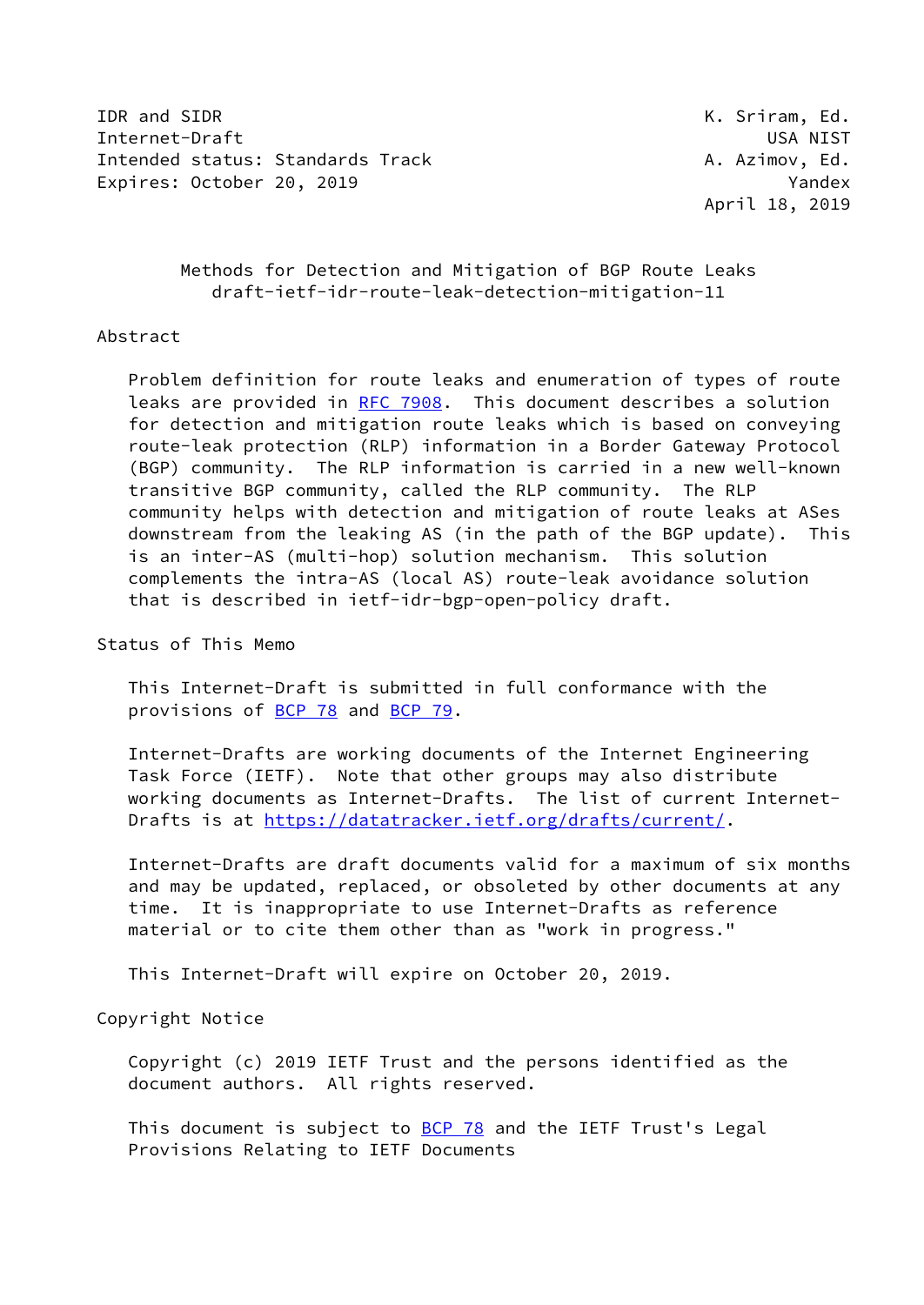<span id="page-1-1"></span>[\(https://trustee.ietf.org/license-info](https://trustee.ietf.org/license-info)) in effect on the date of publication of this document. Please review these documents carefully, as they describe your rights and restrictions with respect to this document. Code Components extracted from this document must include Simplified BSD License text as described in Section 4.e of the Trust Legal Provisions and are provided without warranty as described in the Simplified BSD License.

## Table of Contents

|                                                        | $\overline{2}$                                                                                                                                                                                                                                                                                             |
|--------------------------------------------------------|------------------------------------------------------------------------------------------------------------------------------------------------------------------------------------------------------------------------------------------------------------------------------------------------------------|
| 2.                                                     | $\overline{3}$                                                                                                                                                                                                                                                                                             |
| 2.1.                                                   | $\overline{3}$                                                                                                                                                                                                                                                                                             |
| 2.2.                                                   | $\overline{4}$                                                                                                                                                                                                                                                                                             |
|                                                        | $\overline{5}$                                                                                                                                                                                                                                                                                             |
| 2.3. Route Leak Detection Rules and the Ingress Router |                                                                                                                                                                                                                                                                                                            |
|                                                        | $6 \overline{6}$                                                                                                                                                                                                                                                                                           |
| 2.4.                                                   | 6                                                                                                                                                                                                                                                                                                          |
|                                                        | $\mathbf{I}$                                                                                                                                                                                                                                                                                               |
| 3.                                                     | $\overline{1}$                                                                                                                                                                                                                                                                                             |
| $\overline{4}$ .                                       | 8                                                                                                                                                                                                                                                                                                          |
| 5.                                                     | 8                                                                                                                                                                                                                                                                                                          |
| 6.                                                     | 8                                                                                                                                                                                                                                                                                                          |
|                                                        | 9                                                                                                                                                                                                                                                                                                          |
|                                                        | 9                                                                                                                                                                                                                                                                                                          |
|                                                        | 10                                                                                                                                                                                                                                                                                                         |
|                                                        | 10                                                                                                                                                                                                                                                                                                         |
| Authors' Addresses                                     | $\overline{11}$                                                                                                                                                                                                                                                                                            |
|                                                        | Mechanisms for Detection and Mitigation of Route Leaks<br>Ascertaining Peering Relationship<br>Route-Leak Protection (RLP) Semantics<br>$2.2.1$ . Format of the RLP Community<br>Route Selection Policy<br>2.5. Egress Router (Sender) Actions<br>6.1. Normative References<br>6.2. Informative References |

# <span id="page-1-0"></span>[1](#page-1-0). Introduction

[RFC 7908](https://datatracker.ietf.org/doc/pdf/rfc7908) [\[RFC7908](https://datatracker.ietf.org/doc/pdf/rfc7908)] provides a definition of the route leak problem, and enumerates several types of route leaks. For this document, the definition that is applied is that a route leak occurs when a route received from a transit provider or a lateral peer is forwarded (against commonly used policy) to another transit provider or a lateral peer. The commonly used policy is that a route received from a transit provider or a lateral peer may be forwarded "down only" to customers.

 This document describes a solution for detection and mitigation route leaks which is based on conveying route-leak protection (RLP) information in a Border Gateway Protocol (BGP) community. The RLP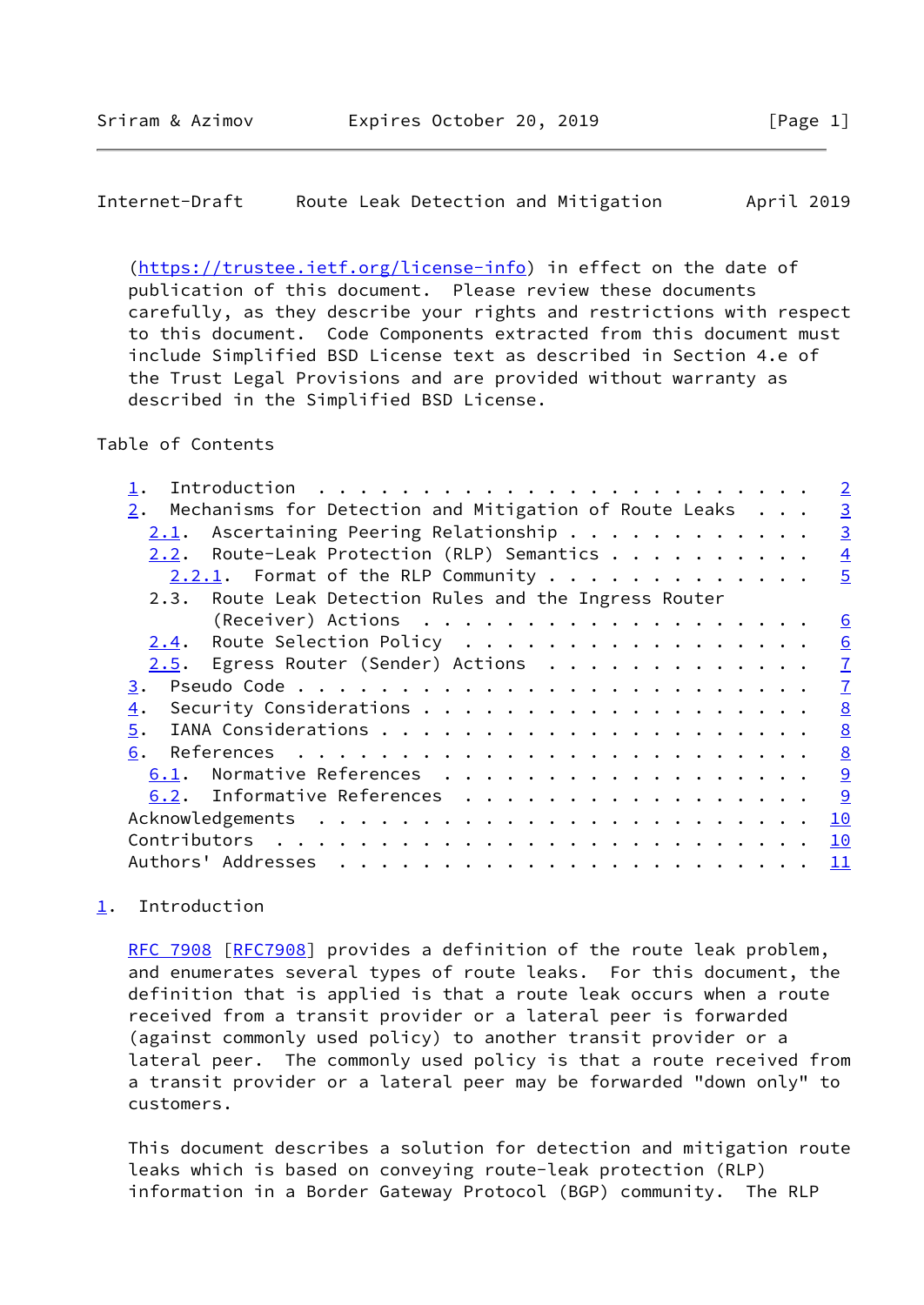information is carried in a new well-known transitive BGP community, called the RLP community. The RLP community helps with detection and mitigation of route leaks at ASes downstream from the leaking AS (in the path of the BGP update). This is an inter-AS (multi-hop) solution mechanism. This solution complements the intra-AS (local

| Expires October 20, 2019<br>Sriram & Azimov<br>[Page 2] |  |  |  |  |  |  |  |
|---------------------------------------------------------|--|--|--|--|--|--|--|
|---------------------------------------------------------|--|--|--|--|--|--|--|

<span id="page-2-1"></span>Internet-Draft Route Leak Detection and Mitigation April 2019

 AS) route-leak avoidance solution that is described in [\[I-D.ietf-idr-bgp-open-policy](#page-9-3)].

 Previously, an optional transitive BGP RLP Attribute was proposed to carry the RLP information (in earlier versions of this document). However, this updated document proposes a well-known transitive BGP community to carry the RLP information, with the intention of promoting faster adoption.

 The inter-AS RLP mechanism described here can be incrementally deployed. Early adopters would see significant benefits. If a group of big ISPs deploy RLP, then they would be helping each other by blocking route leaks originated within one's customer cone from propagating into a peer's AS or their customer cone.

<span id="page-2-0"></span>[2](#page-2-0). Mechanisms for Detection and Mitigation of Route Leaks

 There are two considerations for route leaks: (1) Prevention of route leaks from a local AS  $[I-D.iett-idr-bgp-open-policy]$ , and (2) Detection and mitigation of route leaks in ASes that are downstream from the leaking AS (in the path of BGP update). This document specifies the latter.

<span id="page-2-2"></span>[2.1](#page-2-2). Ascertaining Peering Relationship

 There are four possible peering relationships (i.e., roles) an AS can have with a neighbor AS: (1) Provider: transit-provider for all prefixes exchanged, (2) Customer: customer for all prefixes exchanged, (3) Lateral Peer: lateral peer (i.e., non-transit) for all prefixes exchanged, and (4) Complex: different relationships for different sets of prefixes [[Luckie](#page-9-4)]. For the complex case, the peering role types provider, customer, or lateral peer apply for different non-overlapping sets of prefixes.

 Operators rely on some form of out-of-band (OOB) (i.e., external to BGP) communication to exchange information about their peering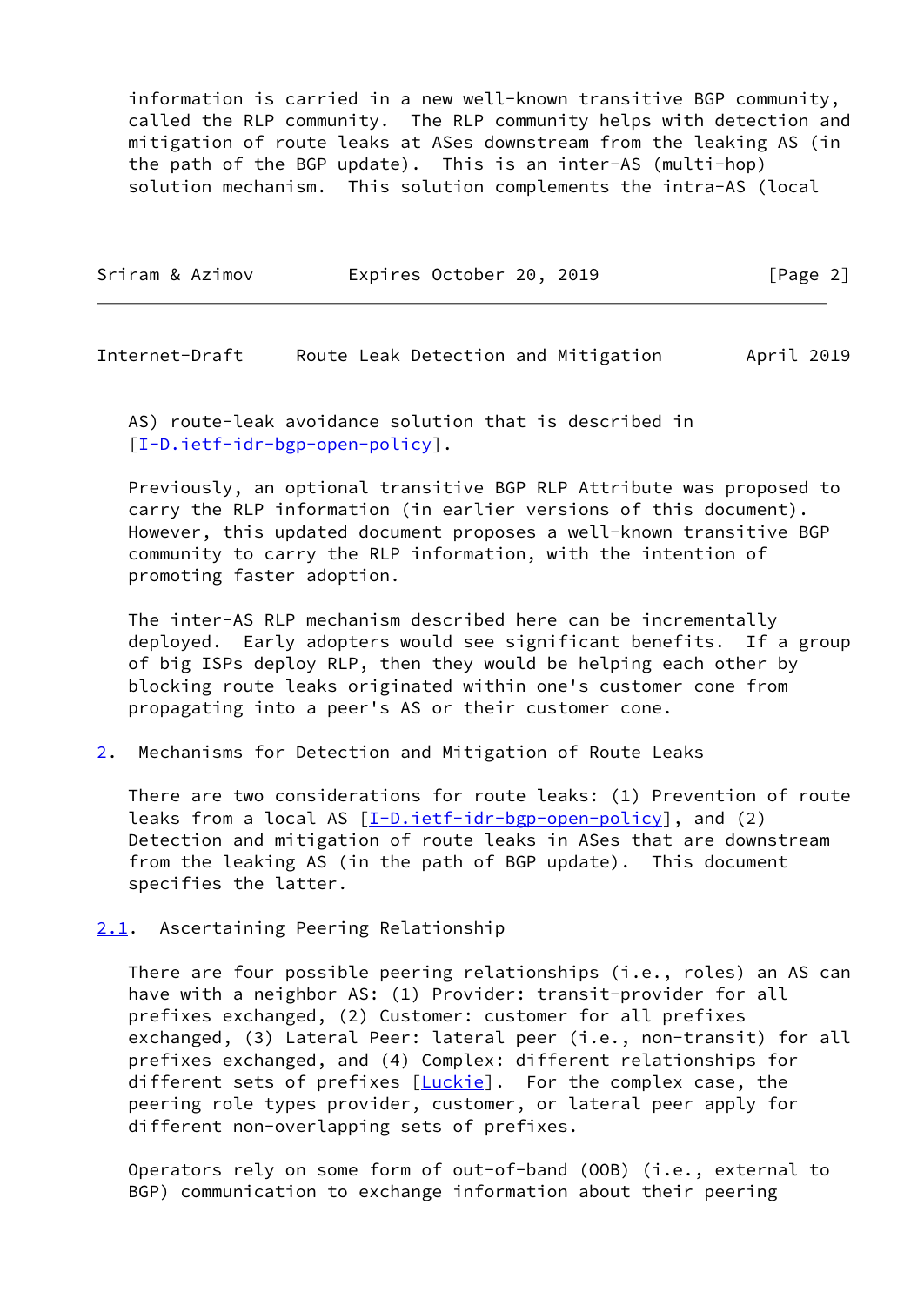relationship, AS number, interface IP address, etc. If the relationship is complex, the OOB communication also includes the sets of prefixes for which they have different roles. [\[I-D.ietf-idr-bgp-open-policy](#page-9-3)] introduces a method of re-confirming the BGP Role during BGP OPEN messaging (except when the role is complex). It defines a new BGP Role capability, which helps in re confirming the relationship when it is provider, customer, or lateral peer. BGP Role does not replace the OOB communication since it relies on the OOB communication to set the role type in the BGP OPEN message. However, BGP Role provides a means to double check, and if there is a contradiction detected via the BGP Role messages, then a Role Mismatch Notification is sent  $[I-D.ietf-idr-bgp-open-policy]$  $[I-D.ietf-idr-bgp-open-policy]$ .

| Sriram & Azimov |  | Expires October 20, 2019 |  |  | [Page 3] |  |  |
|-----------------|--|--------------------------|--|--|----------|--|--|
|-----------------|--|--------------------------|--|--|----------|--|--|

<span id="page-3-1"></span>Internet-Draft Route Leak Detection and Mitigation April 2019

 When the BGP relationship information has been correctly exchanged including the sets of prefixes with different roles (if complex), then this information SHOULD be used to automatically set the role per-prefix with each peer. For example, if the local AS's role is Provider with a neighbor AS, then the per-prefix role is set to 'Provider' for all prefixes sent to the neighbor, and set to 'Customer' for all prefixes received from the neighbor.

 Once the per-prefix roles are set, this information is used in the RLP solution mechanism that is described in this document.

<span id="page-3-0"></span>[2.2](#page-3-0). Route-Leak Protection (RLP) Semantics

 The key principle is that, in the event of a route leak, a receiving router in a transit-provider AS (e.g., referring to Figure 1, ISP2 (AS2) router) should be able to detect from the RLP community in the update message that its customer AS (e.g., AS3 in Figure 1) should not have forwarded the update (towards the transit-provider AS). Likewise when the update is received from a lateral peer. This means that at least one of the ASes in the AS path of the update put RLP information in RLP community to indicate that it sent the update to its customer or lateral peer, but forbade any subsequent 'Up' (customer to provider) or 'Lateral' (peer to peer) forwarding.

 $\sqrt{2}$  /  $\sqrt{2}$  /  $\sqrt{2}$  \ route-leak(P)/ \ propagated /  $\sqrt{2}$  /  $\sqrt{2}$  /  $\sqrt{2}$  /  $\sqrt{2}$  /  $\sqrt{2}$  /  $\sqrt{2}$  /  $\sqrt{2}$  /  $\sqrt{2}$  /  $\sqrt{2}$  /  $\sqrt{2}$  /  $\sqrt{2}$  /  $\sqrt{2}$  /  $\sqrt{2}$  /  $\sqrt{2}$  /  $\sqrt{2}$  /  $\sqrt{2}$  /  $\sqrt{2}$  /  $\sqrt{2}$  /  $\sqrt{2}$  /  $\sqrt{2}$  /  $\sqrt{2}$  /  $\sqrt{2}$  /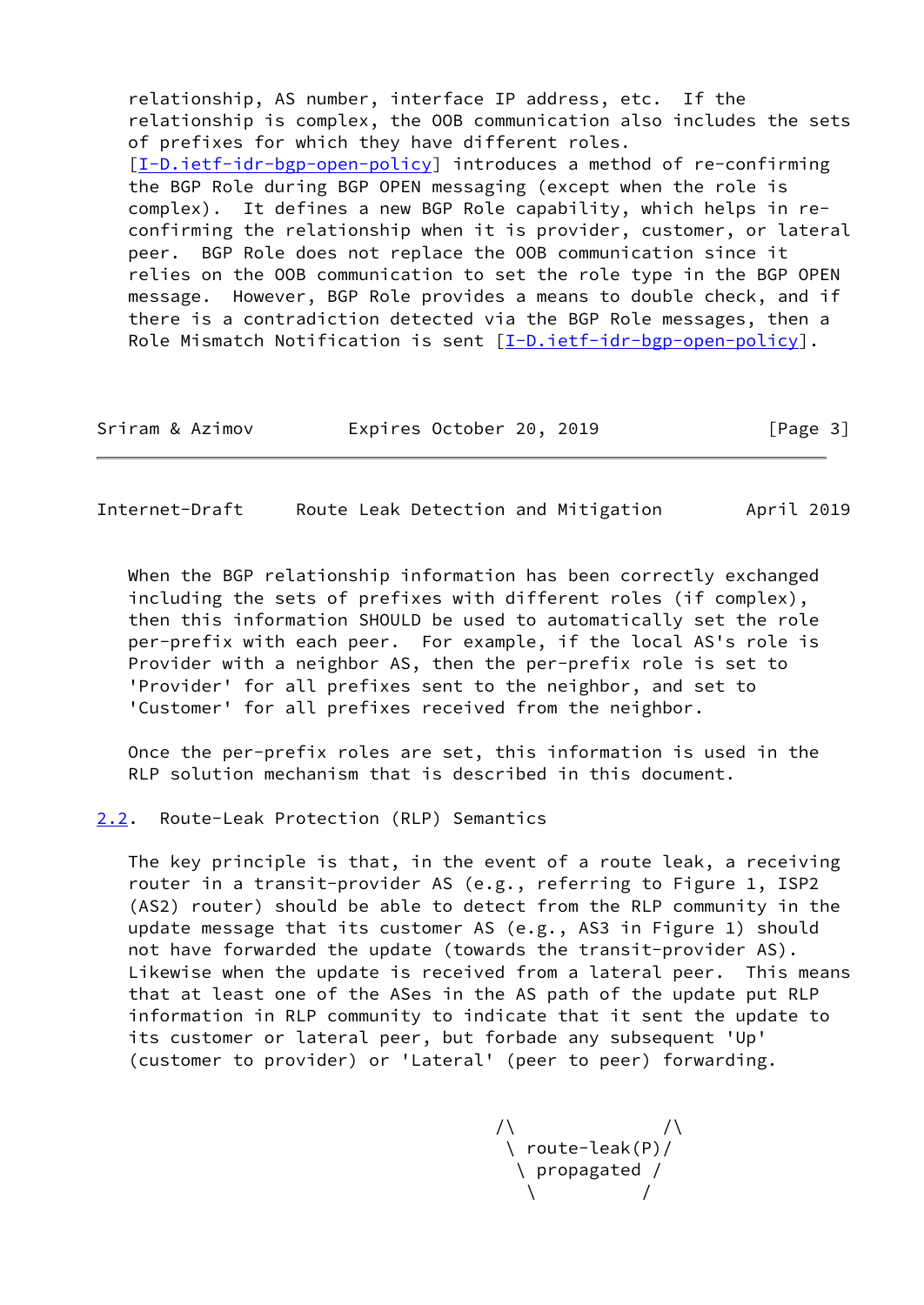

Figure 1: Illustration of the basic notion of a route leak.

 The RLP information contained in the RLP community consists of one or two AS numbers (ASNs) and has the following semantics:

| Sriram & Azimov | Expires October 20, 2019 |  | [Page 4] |
|-----------------|--------------------------|--|----------|
|                 |                          |  |          |

<span id="page-4-0"></span>Internet-Draft Route Leak Detection and Mitigation April 2019

- 1. Down Only (DO) indication: ASN of the most recent RLP-aware AS in the path to assert that it sent the update to a customer or lateral peer;
- 2. Leak detected (L) indication: ASN of the first RLP-aware AS in the path to assert that it forwarded the route from a customer or lateral peer despite detecting a leak (to avoid unreachability).

 If the RLP community is present in an update, it will always contain a single DO. However, L need not be always present. (Note: The bits designated to carry L may be always present along with a DO, except that a default value (all zeros) is carried in L when no AS in the current AS path needed to assert L.) Once an AS asserts L (Leak detected) by inserting its ASN value, it MUST not be changed subsequently as the update propagates. But the ASN value in DO (Down Only) is changeable along the AS path per its definition above.

 Design assumption 1: Operators desire to avoid unreachability. So, a design assumption here is that in the absence of an alternative route, an AS may select and forward a route that is detected to be a leak. (Note: This is the reason Leak detected (L) indication is part of the design.)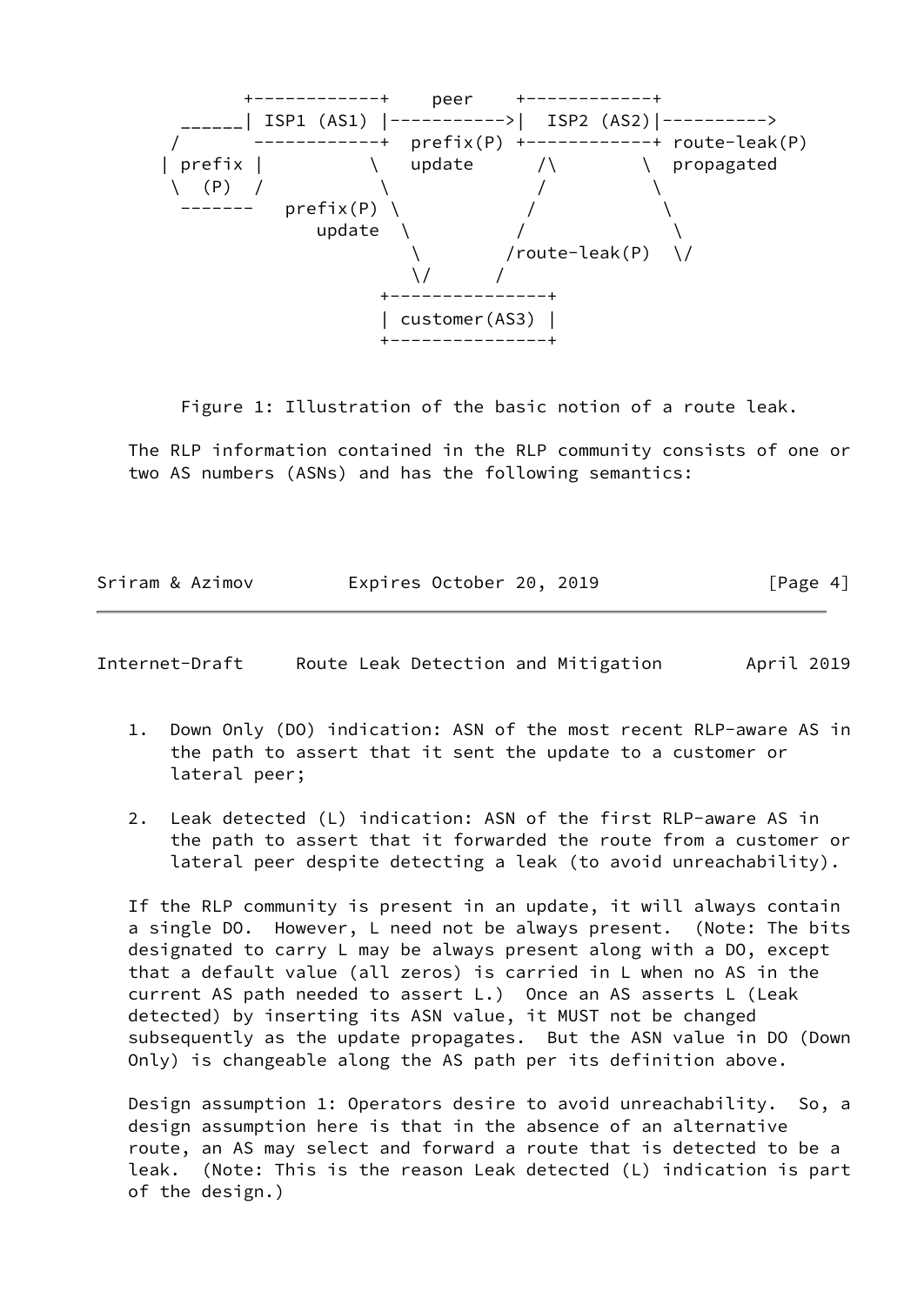Design assumption 2: An AS that is RLP-aware (i.e., implements the RLP solution in this document) MUST also implement an intra-AS solution for route leak avoidance in the local AS. The latter solution uses an intra-AS signaling mechanism (see [\[I-D.ietf-idr-bgp-open-policy](#page-9-3)], Section 3.7 of [\[RLP-Discussion](#page-10-1)]). By doing this, the AS locally prevents the leaking of routes learned from a transit provider or lateral peer to another transit provider or lateral peer. Why this is critical to the overall solution is made clear in slides  $7$  and  $8$  of  $[sriram2]$  $[sriram2]$ .

<span id="page-5-0"></span>[2.2.1](#page-5-0). Format of the RLP Community

 The format of the RLP community using a single Large Community is shown in Figure 2.

| Sriram & Azimov | Expires October 20, 2019 |  | [Page 5] |  |
|-----------------|--------------------------|--|----------|--|
|                 |                          |  |          |  |

<span id="page-5-1"></span>Internet-Draft Route Leak Detection and Mitigation April 2019

0 1 2 3 0 1 2 3 4 5 6 7 8 9 0 1 2 3 4 5 6 7 8 9 0 1 2 3 4 5 6 7 8 9 0 1 +-+-+-+-+-+-+-+-+-+-+-+-+-+-+-+-+-+-+-+-+-+-+-+-+-+-+-+-+-+-+-+-+ | Global Administrator (IANA assigned for RLP) | +-+-+-+-+-+-+-+-+-+-+-+-+-+-+-+-+-+-+-+-+-+-+-+-+-+-+-+-+-+-+-+-+ Local Data Part  $1 = DO (ASN value)$  +-+-+-+-+-+-+-+-+-+-+-+-+-+-+-+-+-+-+-+-+-+-+-+-+-+-+-+-+-+-+-+-+ Local Data Part  $2 = L$  (ASN value) +-+-+-+-+-+-+-+-+-+-+-+-+-+-+-+-+-+-+-+-+-+-+-+-+-+-+-+-+-+-+-+-+

 Figure 2: Format of the RLP Community using a Large Community [\[RFC8092](https://datatracker.ietf.org/doc/pdf/rfc8092)].

<span id="page-5-2"></span>[2.3](#page-5-2). Route Leak Detection Rules and the Ingress Router (Receiver)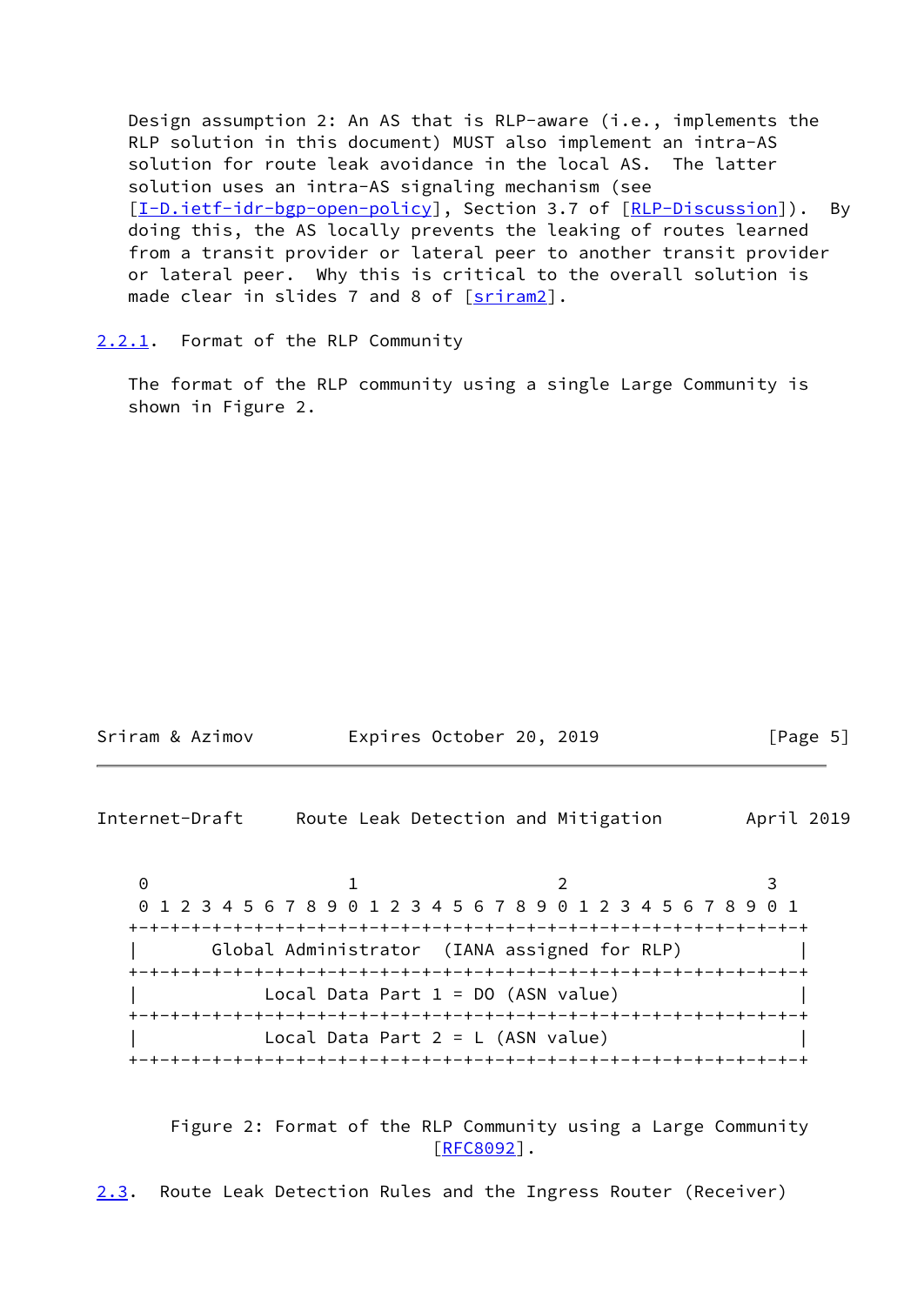Actions

A received BGP update is determined to be a route leak if:

- 1. if L is present in the update;
- 2. else (L is absent), the update is received from a customer and DO is present;
- 3. else (L is absent), the update is received from a lateral peer and DO is present that is not the lateral peer's ASN.

 Note: Here by "L is present" we mean that its value is not the default value (all zeros) but is a proper ASN. Effectively "L is absent" if its value is the default value.

In steps 2 and 3 above, the ingress router (receiver) MUST add  $L =$  local ANS. Doing this prior to the best path selection process is necessary. Also, if the route is selected as best path, then L is already set correctly before the egress router (sender) acts on it.

<span id="page-6-0"></span>[2.4](#page-6-0). Route Selection Policy

 Minimum Default Policy: Whenever there is a choice between a customer route and a provider route that are both detected to be leaks (L is present), then lower the LocalPref to X (TBD by operator) for each of them. Then shortest path criterion would typically make the customer route preferred. (Note: This would help mitigate any possibility of persistent oscillation; see slide #7 in [\[sriram1](#page-10-3)].)

 Generalized Minimum Default Policy: Whenever there is a choice between multiple routes (customer/peer/provider) and each is detected to be a leak (L is present), then lower the LocalPref to X TBD by

| Sriram & Azimov | Expires October 20, 2019 | [Page 6] |
|-----------------|--------------------------|----------|
|-----------------|--------------------------|----------|

<span id="page-6-2"></span>Internet-Draft Route Leak Detection and Mitigation April 2019

 operator) for each of them. Then apply shortest path criterion. (Note: Some network operators may find this inadequate; see scenarios #3 and #6 in slides #14 and #16, respectively, in [[sriram2](#page-10-2)]. But they may locally modify their policy while respecting the basic principle.)

<span id="page-6-1"></span>[2.5](#page-6-1). Egress Router (Sender) Actions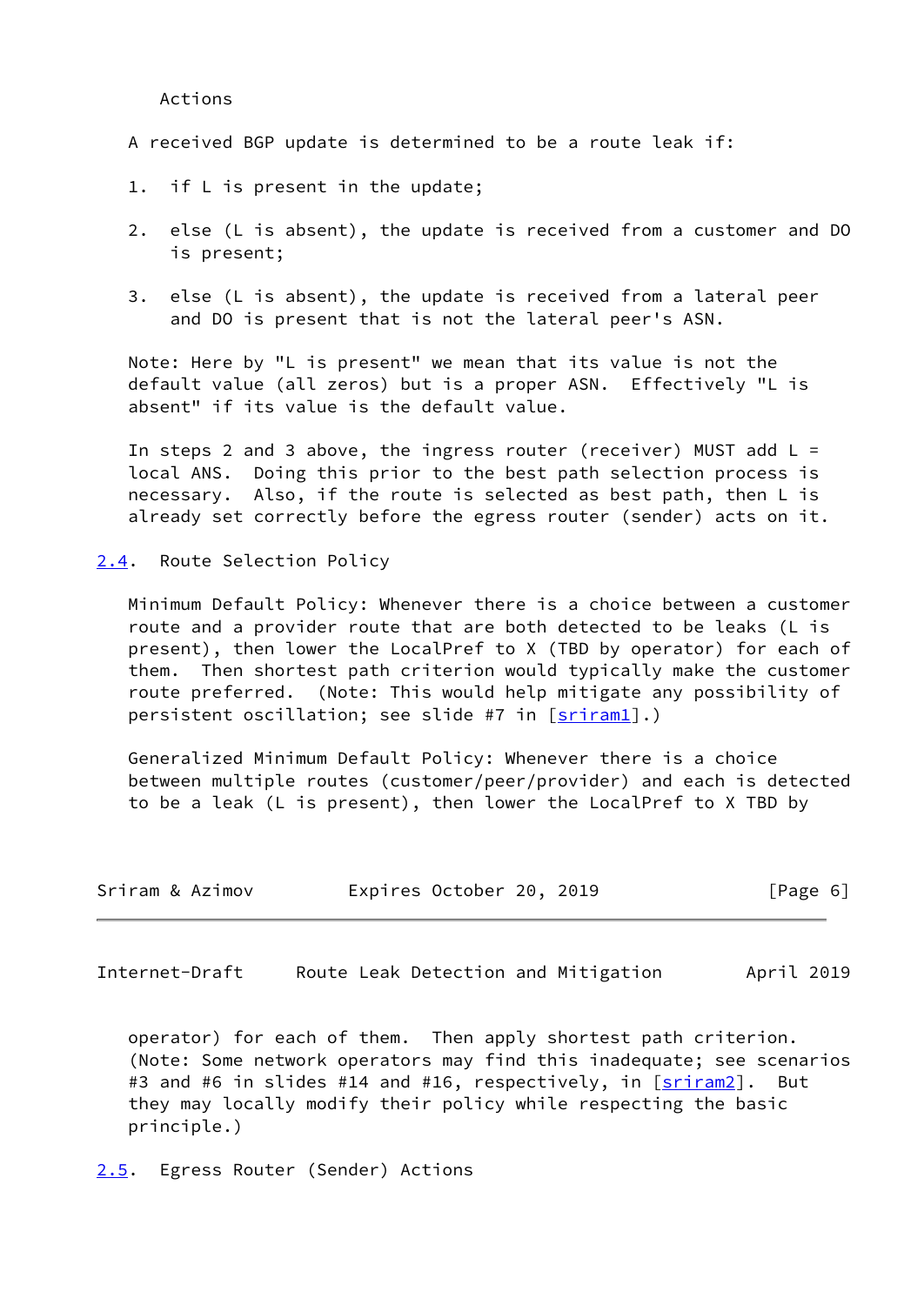After best path selection has been performed, a sender MUST perform the following RLP-related actions on the update to be propagated:

- 1. When propagating a route originated by the local AS to a customer or lateral peer, add DO = local ASN;
- 2. Else, when propagating a route that already includes a DO (i.e., was received with a DO) to a customer or lateral peer, replace the DO value with the local ASN.
- <span id="page-7-0"></span>[3](#page-7-0). Pseudo Code

[Begin: receiver action for route leak detection]

{Comment: This precedes route selection policy.}

if received route includes L, then save the route in RIB-in as is;

 else (L is absent), if route is received from a customer and DO is preset, then add  $L =$  local ASN;

 else (L is absent), if route is received from a lateral peer and DO is present that is not the lateral peer's ASN, then add  $L =$ local ASN

 {Comment: "Route does not include L" or "L is absent" only if L is either literally absent or has the default (all zeros) value.}

[End: receiver action for route leak detection]

----------------------------------------------------------

[Begin: route selection policy]

 for each route that includes L, lower the LocalPref to X (TBD); apply best path selection policy\*

 {\*Comment: E.g., best path selection based on LocalPref first and then shortest path.}

| Sriram & Azimov | Expires October 20, 2019 | [Page 7] |
|-----------------|--------------------------|----------|
|                 |                          |          |

<span id="page-7-1"></span>Internet-Draft Route Leak Detection and Mitigation April 2019

[End: route selection policy]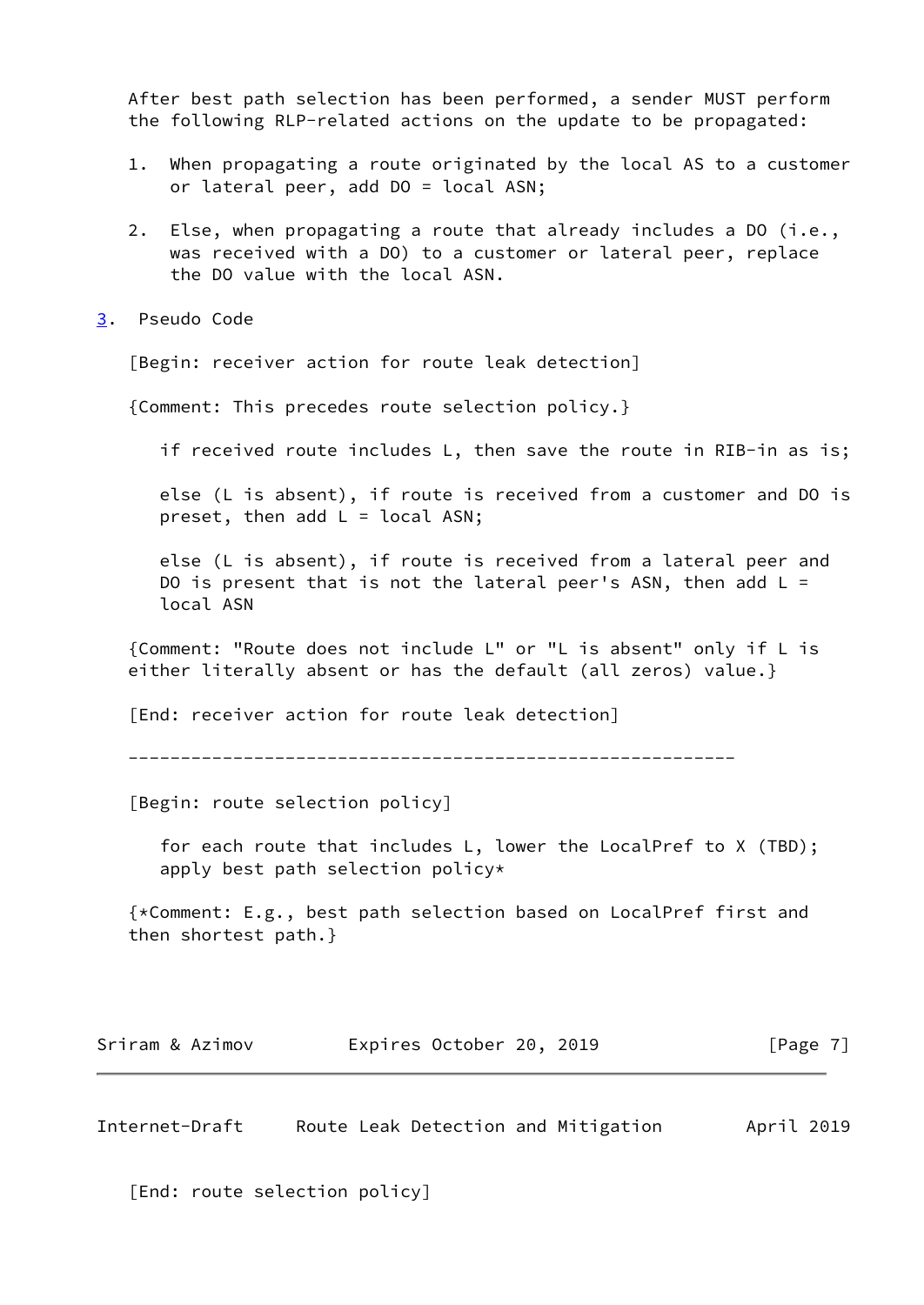----------------------------------------------------------

[Begin: sender action]

 {Comment: RLP (includes DO and L or just DO) is a \*transitive\* BGP community and should propagate globally.}

 when propagating a route originated by local AS to a customer or lateral peer, add DO = local ASN;

when propagating a route that includes a DO (i.e., was received with a DO) to a customer or lateral peer, replace the DO value with the local ASN;

[End: sender action]

<span id="page-8-0"></span>[4](#page-8-0). Security Considerations

 With the use of BGP community, there is often a concern that the community propagates beyond its intended perimeter and causes harm [\[streibelt](#page-10-4)]. However, that concern does not apply to the RLP community because it is a transitive community that must propagate as far as the update goes.

 The proposed Route-Leak Protection (RLP) information carried in the RLP community can benefit from cryptographic protection to prevent abuse by malicious actors in the AS path. In the future, if there is BGPsec deployment, the RLP information can be encoded in the Flags field in the Secure\_Path Segment in BGPsec updates [[RFC8205\]](https://datatracker.ietf.org/doc/pdf/rfc8205). So, the cryptographic security mechanisms in BGPsec can also secure the RLP information. The reader is directed to the security considerations provided in [[RFC8205\]](https://datatracker.ietf.org/doc/pdf/rfc8205).

<span id="page-8-1"></span>[5](#page-8-1). IANA Considerations

 IANA is requested to register RLP in the well-known Large Community [\[RFC8092](https://datatracker.ietf.org/doc/pdf/rfc8092)] registry (need help to clarify this). IANA is requested to allocate a new Global Administrator ID for the RLP community (Large Community) (see Figure 2 in this document). Note that BGP Path Attribute value for Large Community is 32 (IANA allocated) [[RFC8092\]](https://datatracker.ietf.org/doc/pdf/rfc8092).

<span id="page-8-2"></span>[6](#page-8-2). References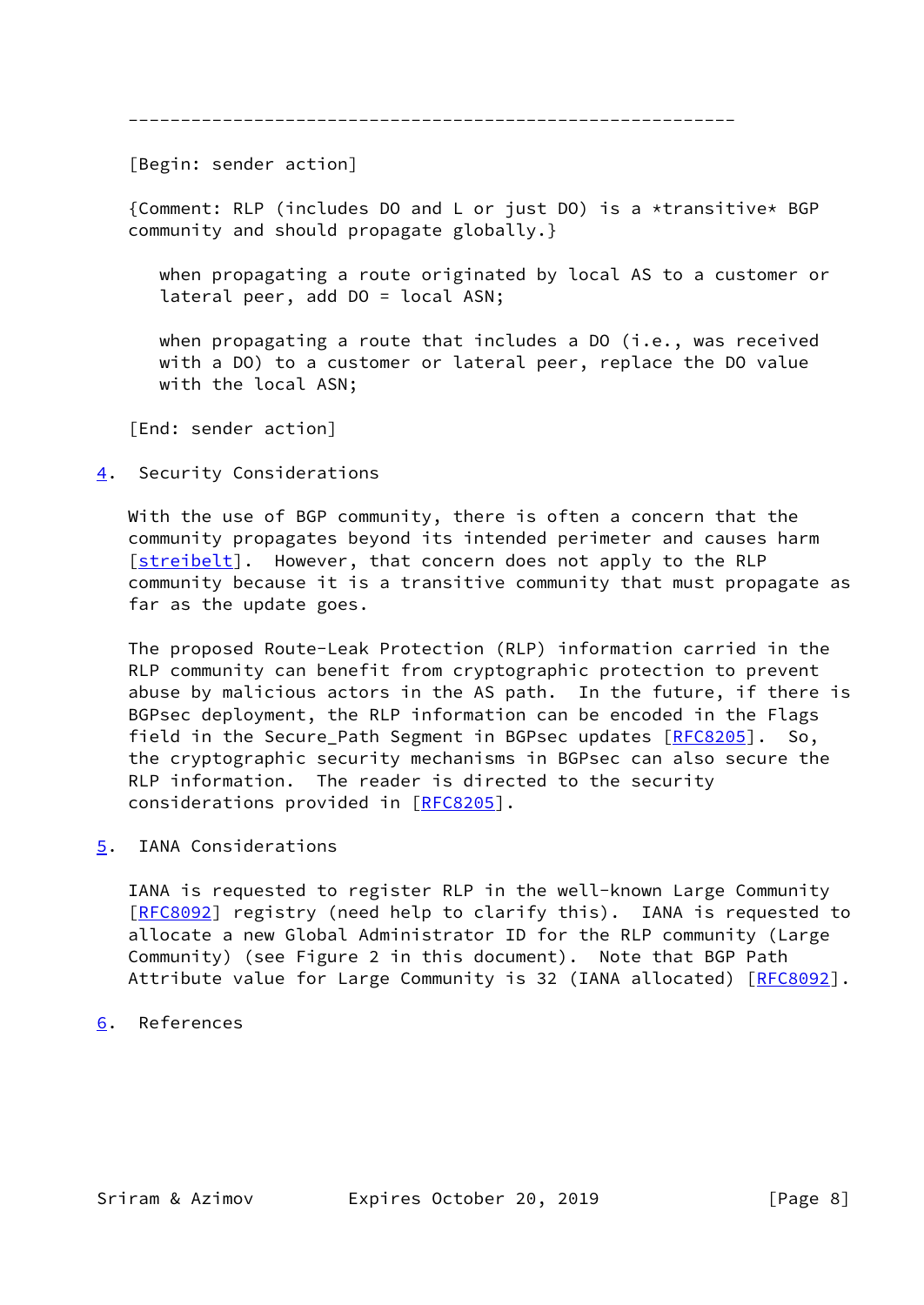<span id="page-9-1"></span>Internet-Draft Route Leak Detection and Mitigation April 2019

- <span id="page-9-0"></span>[6.1](#page-9-0). Normative References
	- [RFC4271] Rekhter, Y., Ed., Li, T., Ed., and S. Hares, Ed., "A Border Gateway Protocol 4 (BGP-4)", [RFC 4271,](https://datatracker.ietf.org/doc/pdf/rfc4271) DOI 10.17487/RFC4271, January 2006, <[https://www.rfc-editor.org/info/rfc4271>](https://www.rfc-editor.org/info/rfc4271).
- <span id="page-9-2"></span>[6.2](#page-9-2). Informative References

[\[draft-dickson-sidr-route-leak-solns](https://datatracker.ietf.org/doc/pdf/draft-dickson-sidr-route-leak-solns)]

 Dickson, B., "Route Leaks -- Proposed Solutions", IETF Internet Draft (expired), March 2012, <[https://tools.ietf.org/html/](https://tools.ietf.org/html/draft-dickson-sidr-route-leak-solns-01) [draft-dickson-sidr-route-leak-solns-01](https://tools.ietf.org/html/draft-dickson-sidr-route-leak-solns-01)>.

<span id="page-9-3"></span>[I-D.ietf-idr-bgp-open-policy]

 Azimov, A., Bogomazov, E., Bush, R., Patel, K., and K. Sriram, "Route Leak Prevention using Roles in Update and Open messages", [draft-ietf-idr-bgp-open-policy-05](https://datatracker.ietf.org/doc/pdf/draft-ietf-idr-bgp-open-policy-05) (work in progress), February 2019.

- <span id="page-9-4"></span> [Luckie] Luckie, M., Huffaker, B., Dhamdhere, A., Giotsas, V., and kc. claffy, "AS Relationships, Customer Cones, and Validation", IMC 2013, October 2013, <[http://www.caida.org/~amogh/papers/asrank-IMC13.pdf>](http://www.caida.org/~amogh/papers/asrank-IMC13.pdf).
- [RFC6811] Mohapatra, P., Scudder, J., Ward, D., Bush, R., and R. Austein, "BGP Prefix Origin Validation", [RFC 6811,](https://datatracker.ietf.org/doc/pdf/rfc6811) DOI 10.17487/RFC6811, January 2013, <[https://www.rfc-editor.org/info/rfc6811>](https://www.rfc-editor.org/info/rfc6811).
- [RFC7454] Durand, J., Pepelnjak, I., and G. Doering, "BGP Operations and Security", [BCP 194](https://datatracker.ietf.org/doc/pdf/bcp194), [RFC 7454,](https://datatracker.ietf.org/doc/pdf/rfc7454) DOI 10.17487/RFC7454, February 2015, <<https://www.rfc-editor.org/info/rfc7454>>.
- [RFC7908] Sriram, K., Montgomery, D., McPherson, D., Osterweil, E., and B. Dickson, "Problem Definition and Classification of BGP Route Leaks", [RFC 7908](https://datatracker.ietf.org/doc/pdf/rfc7908), DOI 10.17487/RFC7908, June 2016, [<https://www.rfc-editor.org/info/rfc7908](https://www.rfc-editor.org/info/rfc7908)>.
- [RFC8092] Heitz, J., Ed., Snijders, J., Ed., Patel, K., Bagdonas, I., and N. Hilliard, "BGP Large Communities Attribute", [RFC 8092,](https://datatracker.ietf.org/doc/pdf/rfc8092) DOI 10.17487/RFC8092, February 2017, <[https://www.rfc-editor.org/info/rfc8092>](https://www.rfc-editor.org/info/rfc8092).

[RFC8205] Lepinski, M., Ed. and K. Sriram, Ed., "BGPsec Protocol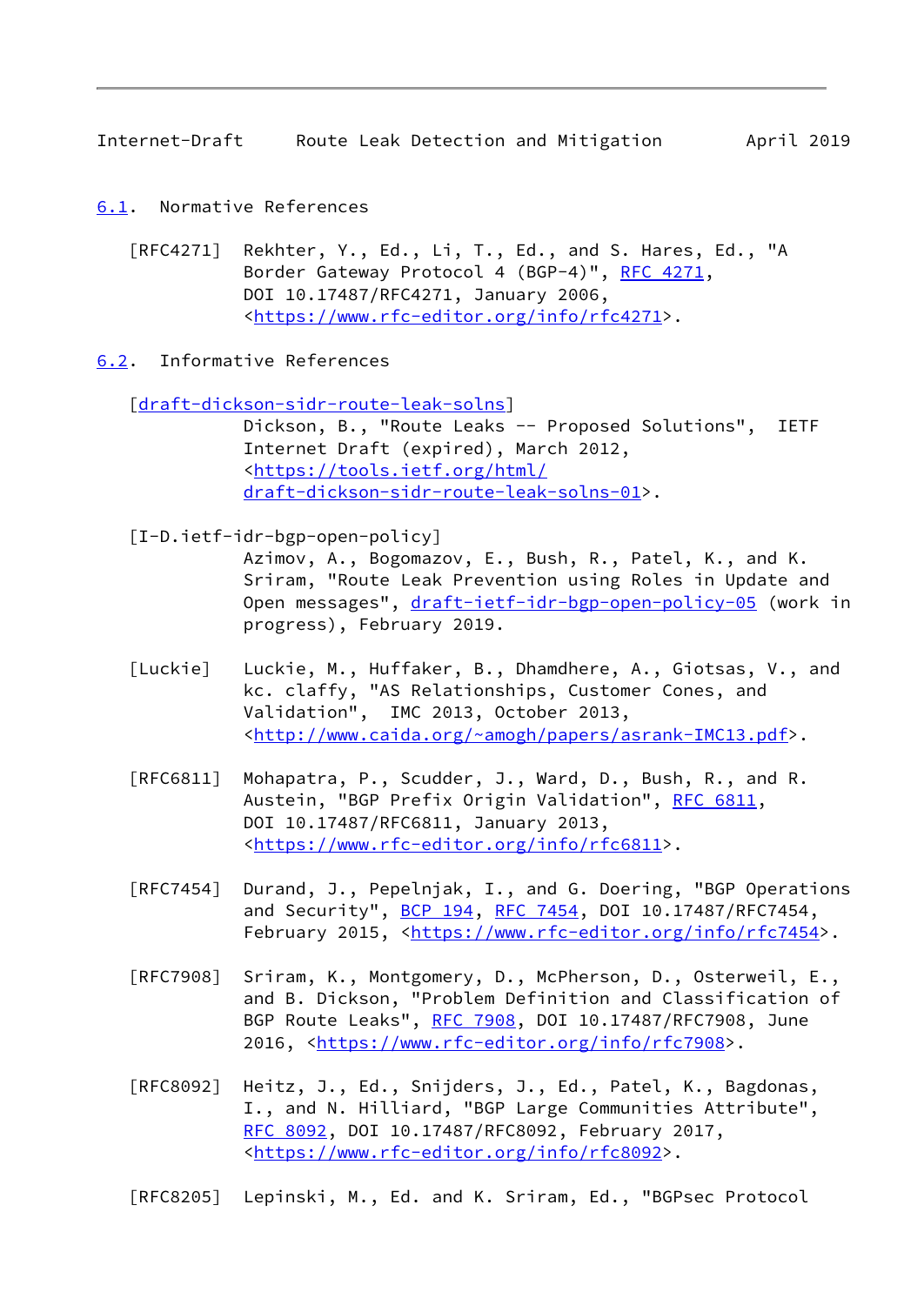Specification", [RFC 8205,](https://datatracker.ietf.org/doc/pdf/rfc8205) DOI 10.17487/RFC8205, September 2017, [<https://www.rfc-editor.org/info/rfc8205](https://www.rfc-editor.org/info/rfc8205)>.

| Expires October 20, 2019<br>Sriram & Azimov | [Page 9] |
|---------------------------------------------|----------|
|---------------------------------------------|----------|

<span id="page-10-0"></span>Internet-Draft Route Leak Detection and Mitigation April 2019

<span id="page-10-1"></span>[RLP-Discussion]

 Sriram (Ed.), K., "Design Discussion of Route Leaks Solution Methods", Work in Progress, [draft-sriram-idr](https://datatracker.ietf.org/doc/pdf/draft-sriram-idr-route-leak-solution-discussion-00) [route-leak-solution-discussion-00,](https://datatracker.ietf.org/doc/pdf/draft-sriram-idr-route-leak-solution-discussion-00) July 2018, <[https://tools.ietf.org/html/](https://tools.ietf.org/html/draft-sriram-idr-route-leak-solution-discussion-00) [draft-sriram-idr-route-leak-solution-discussion-00>](https://tools.ietf.org/html/draft-sriram-idr-route-leak-solution-discussion-00).

- <span id="page-10-3"></span>[sriram1] Sriram et al., K., "Route Leaks Solution Merger of RLP and eOTC Drafts", Presented at the IDR Working Group Meeting, IETF-102, Montreal, July 2018, <[https://datatracker.ietf.org/meeting/102/materials/](https://datatracker.ietf.org/meeting/102/materials/slides-102-idr-sessb-route-leaks-merged-solution-00) [slides-102-idr-sessb-route-leaks-merged-solution-00](https://datatracker.ietf.org/meeting/102/materials/slides-102-idr-sessb-route-leaks-merged-solution-00)>.
- <span id="page-10-2"></span> [sriram2] Sriram et al., K., "Solution for Route Leaks Using BGP Communities", Authors Team Discussion Slides, October 2018, [<https://www.nist.gov/sites/default/files/](https://www.nist.gov/sites/default/files/documents/2018/10/22/rlp_using_bgp_community-v4.pdf) [documents/2018/10/22/rlp\\_using\\_bgp\\_community-v4.pdf](https://www.nist.gov/sites/default/files/documents/2018/10/22/rlp_using_bgp_community-v4.pdf)>.

<span id="page-10-4"></span>[streibelt]

 Streibelt et al., F., "BGP Communities: Even more Worms in the Routing Can", ACM IMC, October 2018, <[https://archive.psg.com//181101.imc-communities.pdf>](https://archive.psg.com//181101.imc-communities.pdf).

#### Acknowledgements

 The authors wish to thank John Scudder and Susan Hares for their review and comments.

Contributors

 The following people made significant contributions to this document and should be considered co-authors: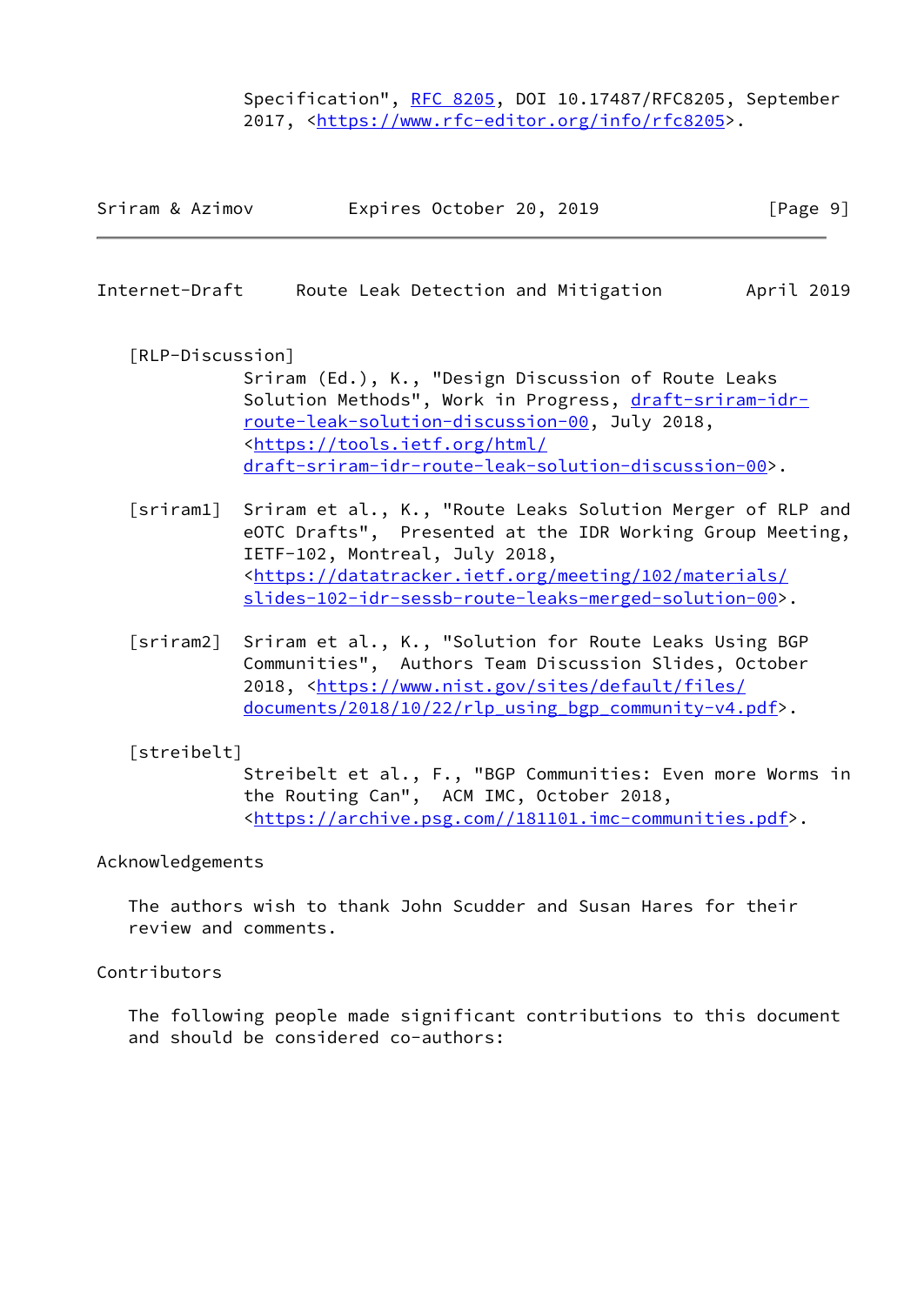<span id="page-11-0"></span>

| Internet-Draft                                                         | Route Leak Detection and Mitigation                                                | April 2019 |
|------------------------------------------------------------------------|------------------------------------------------------------------------------------|------------|
| Brian Dickson<br>Independent                                           | Email: brian.peter.dickson@gmail.com                                               |            |
| Doug Montgomery<br>Email: dougm@nist.gov                               | USA National Institute of Standards and Technology                                 |            |
| Keyur Patel<br>Arrcus<br>Email: keyur@arrcus.com                       |                                                                                    |            |
| Andrei Robachevsky<br>Internet Society                                 | Email: robachevsky@isoc.org                                                        |            |
| Eugene Bogomazov<br>Qrator Labs<br>Email: eb@qrator.net                |                                                                                    |            |
| Randy Bush<br>Internet Initiative Japan<br>Email: randy@psg.com        |                                                                                    |            |
| Authors' Addresses                                                     |                                                                                    |            |
| 100 Bureau Drive<br>Gaithersburg, MD 20899<br>United States of America | Kotikalapudi Sriram (editor)<br>USA National Institute of Standards and Technology |            |

Sriram & Azimov Expires October 20, 2019 [Page 10]